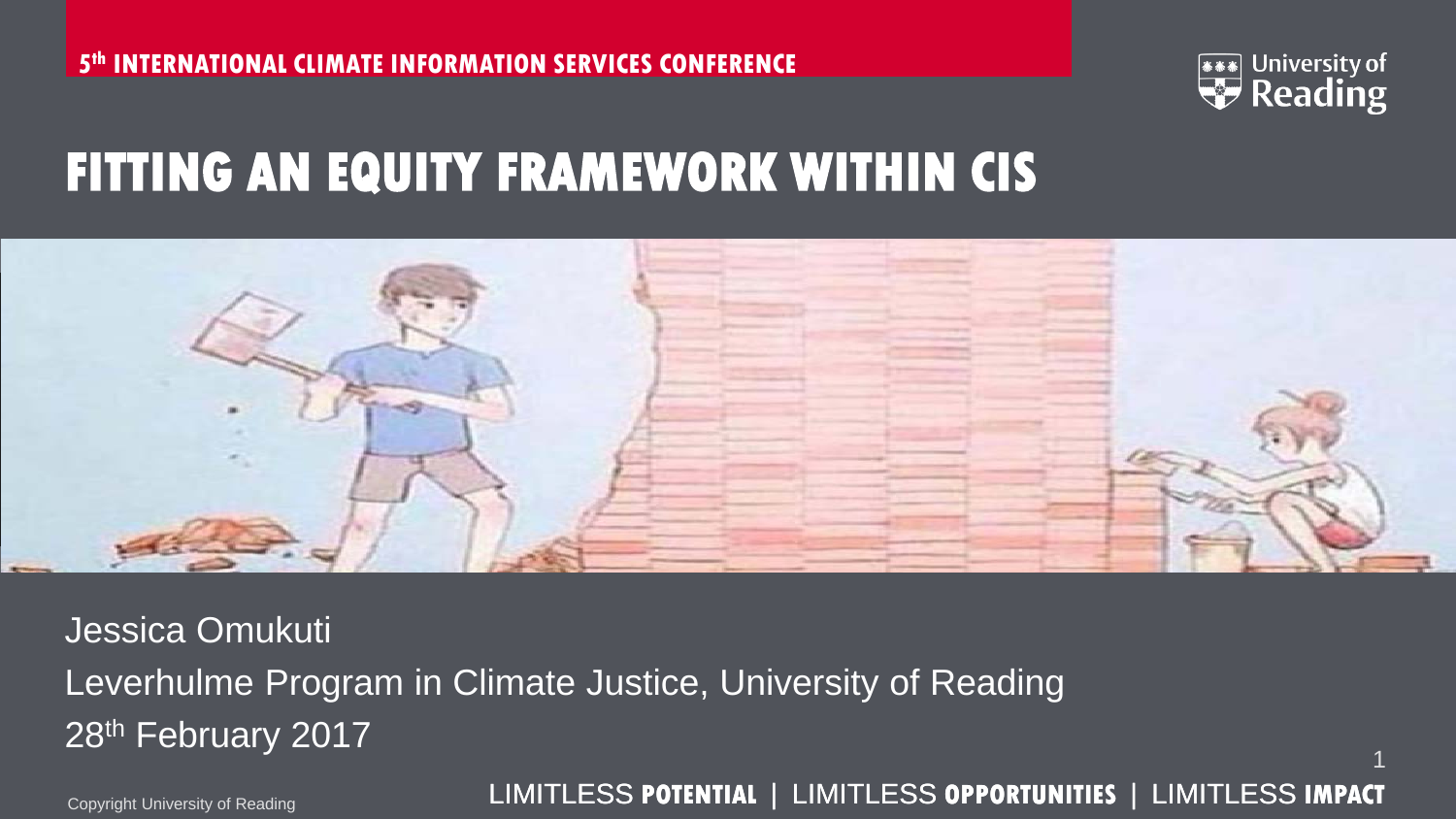

2

# **INEQUALITY AND CIS**

- CIS supports risk management
- Complex in structure (stakeholders, sectors, time and spatial scales)
- Requires good understanding of differential vulnerability, social inequalities
- Failure to fully understand social inequalities risks overlooking some social groups when designing CIS
- Gains made from adaptation eroded by existing inequalities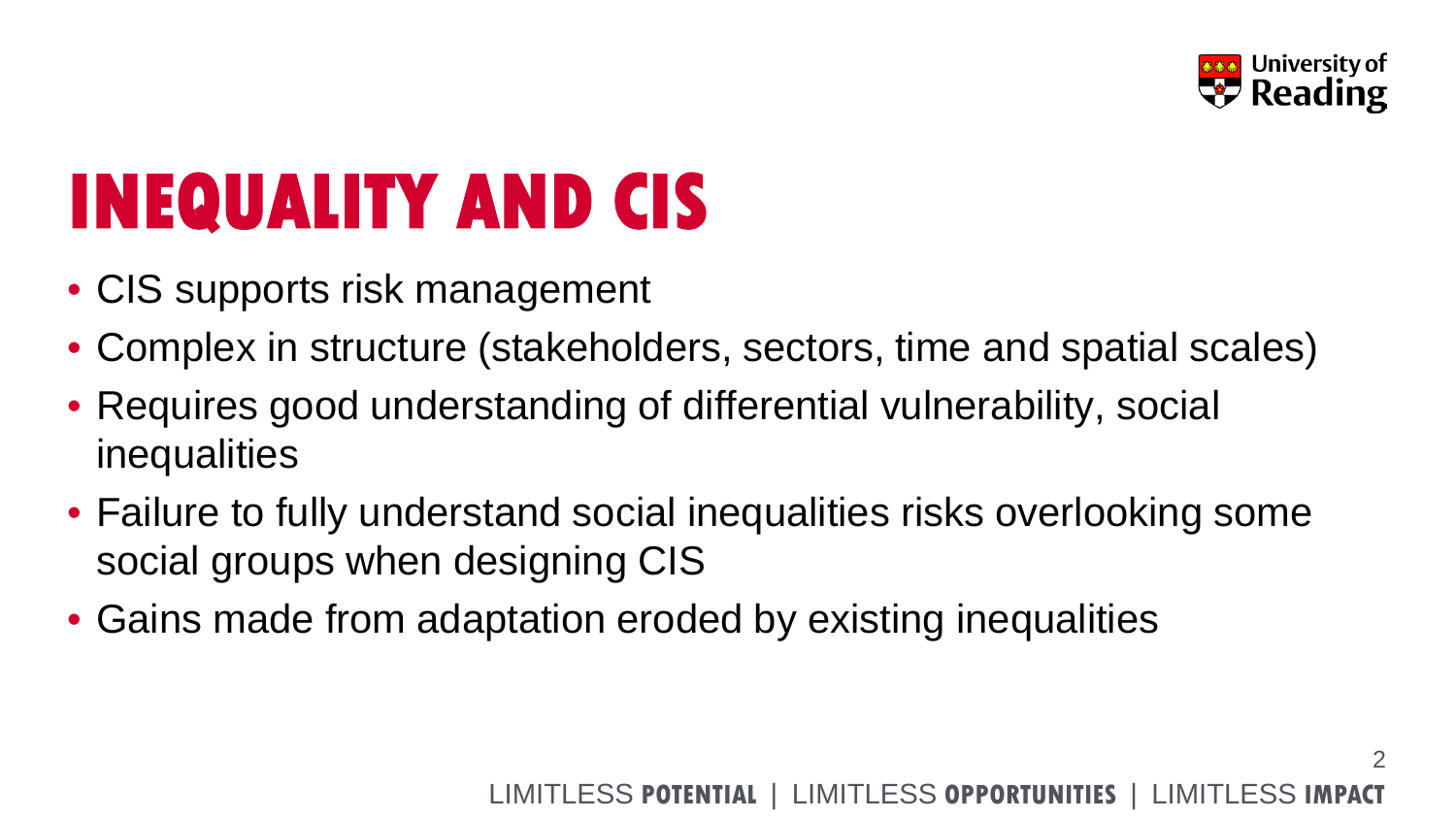

# **EQUITY IN CIS**

- Barriers to CIS at different stages of the CIS cycle
- Effective CIS based on availability, accessibility, correct interpretation and use of climate information
- Need vs capacity to use information, not correlated i.e those who need information most (who are more vulnerable) do not always have access to information and those with information sometimes have no capacity to interpret and apply this information
- social inequalities dictate how individuals engage with CIS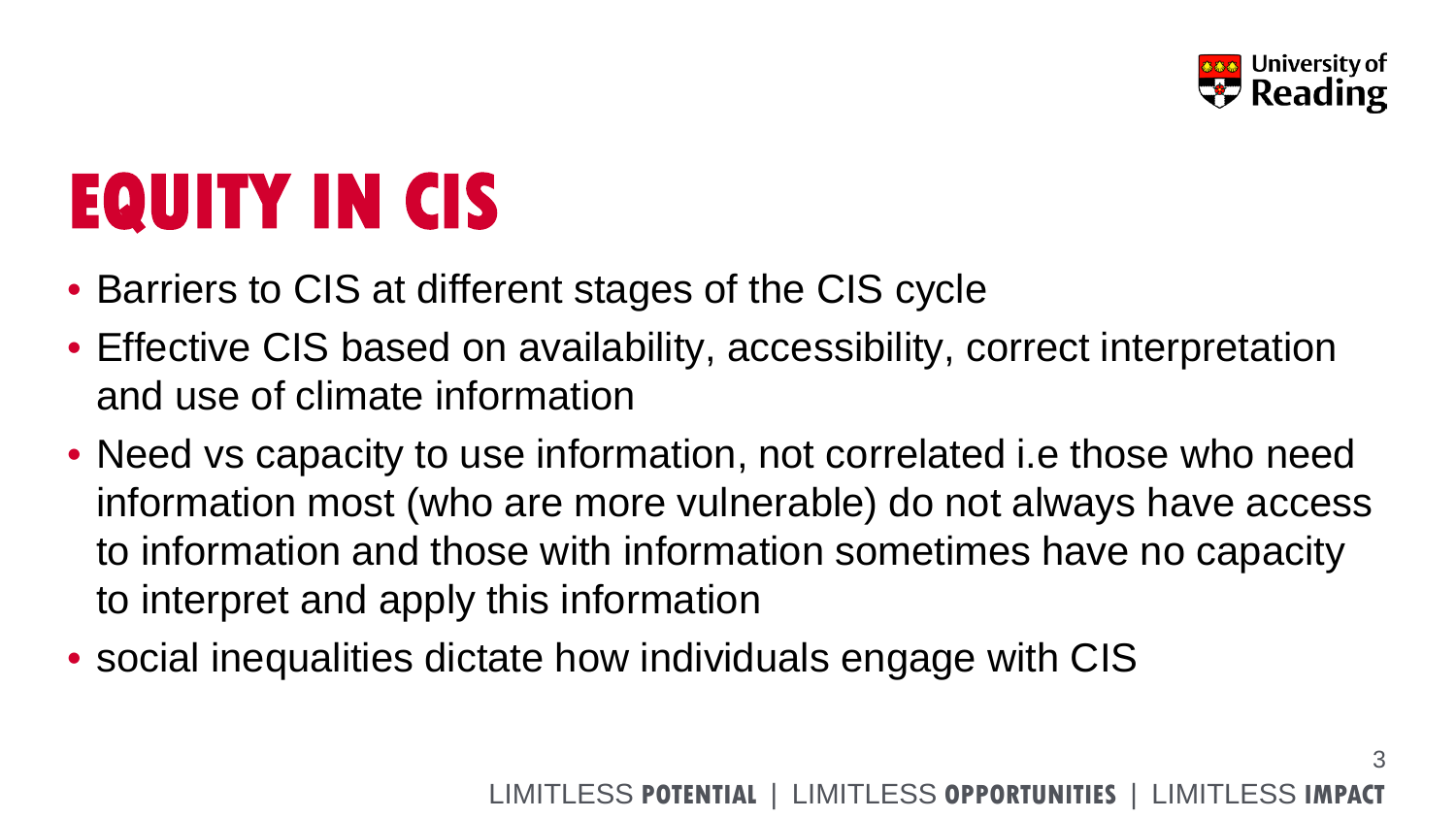#### **Effective Climate Information**



• Procedural equity – participation in processes of development and execution of CIS and CIS policies

- Distributive equityfair allocation of benefits and risks associated with CI
- Recognition acknowledging differences between groups, causal factors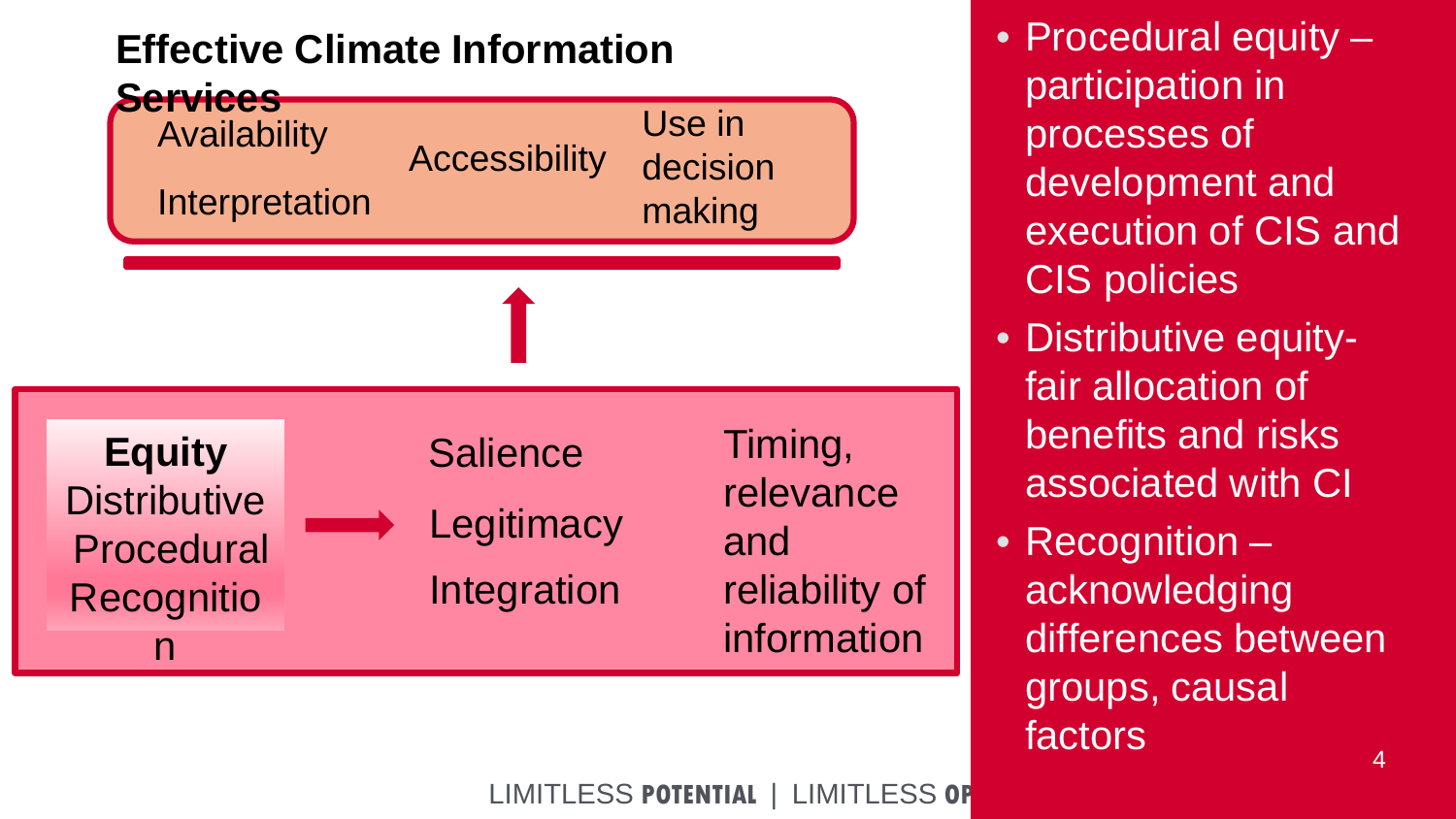

5

### **KEY AREAS OF THOUGHT**

- What does equity mean for the different actors involved in CIS (including end users)?
- How can users' equity needs be met through CIS?
- How do we demonstrate improvement in equity across social groups? (complex system relations)